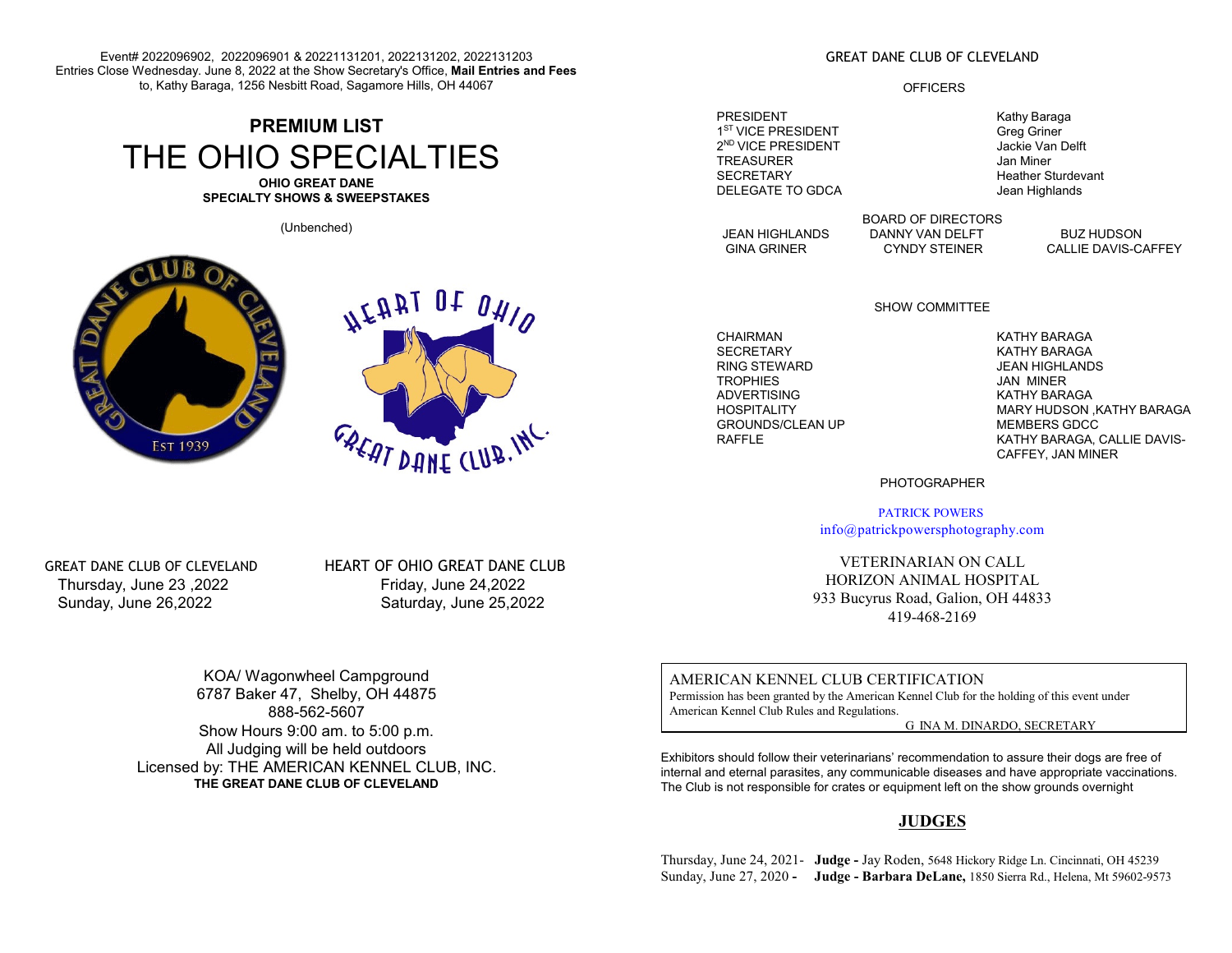### **HEART OF OHIO GREAT DANE CLUB**

### **OFFICERS**

PRESIDENT Susan Yotive 1<sup>ST</sup> VICE PRESIDENT **Linda Ridder** CORRESPONDING SECRETARY Brinda Snively TREASURER<br>DELEGATE TO GDCA<br>Mark DELEGATE TO GDCA

Susan Yotive & Brinda Snively

BOARD OF DIRECTORS Candace Burgess Suzi Widner Kathy Fontana

#### SHOW COMMITTEE

CHAIRMAN Brinda Snively SHOW SECRETARY Kathy Baraga CHIEF RING STEWARD<br>
TROPHIES
BROOM TROPHIES
TROPHIES
S TROPHIES HOGCD **ADVERTISING GROUNDS/CLEAN UP TRANSPORTATION** 

HOSPITALITY Yolanda Dallas/Mark Davenport RAFFLE<br>
TRANSPORTATION<br>
Yolanda Dallas

#### Photographer

### PATRICK POWERS info@patrickpowersphotography.com

VETERINARIAN ON CALL HORIZON ANIMAL HOSPITAL 933 Bucyrus Road, Galion, OH 44833 419-468-2169

AMERICAN KENNEL CLUB CERTIFICATION Permission has been granted by the American Kennel Club for the holding of this event under American Kennel Club Rules and Regulations.

G INA M. DINARDO , SECRETARY

Exhibitors should follow their veterinarians' recommendation to assure their dogs are free of internal and eternal parasites, any communicable diseases and have appropriate vaccinations. The Club is not responsible for crates or equipment left on the show grounds overnight

### **JUDGES**

Friday, June 25, 2021- Judge - **Tiffany Cross**, 34 Souhegan Dr. Merrimack, NH 03054 Saturday, June 26, 2021 - Judge -**Linda Tonnancour,** 7825 E Colette St, Tucson, AZ 85710

### **RIBBONS AND PRIZES**

REGULAR CLASSES NON-REGULAR CLASSES First Prize........... Blue First Prize......... Rose Second Prize....... Red Second Prize.... Brown Fourth Prize........ White Fourth Prize.... Gray

Third Prize......... Yellow Third Prize...... Light Green

The HOGDC and GDCC offers Rosettes for Best of Breed to: Best of Opposite Sex, Best of Breed, Best of Winners, Winners Dog, Winners Bitch. Reserve Winners Dog and Reserve Winners Bitch. Select Dog and Bitch, AOM and NOHS Rosettes by *Cynsational by Cyndy*

BOB Owner Handler Series: Rosette for National Owner Handler Series on Thursday & Sunday- offered by Greg & Gina Griner

> CLASSIFICATIONS - REGULAR CLASSES The following classes will be provided for both Dogs and Bitches:

| PUPPY, 6 MOS. & UNDER 9 MOS   | <b>OPEN BLACK</b>     |
|-------------------------------|-----------------------|
| PUPPY, 9 MOS. & UNDER 12 MOS. | <b>OPEN BLUE</b>      |
| TWELVE TO FIFTEEN MONTH       | <b>OPEN BRINDLE</b>   |
| FIFTEEN TO EIGHTEEN MONTH     | <b>OPEN FAWN</b>      |
| AMATEUR OWNER -HANDLER        | <b>OPEN HARLEQUIN</b> |
| BRED BY EXHIBITOR             | <b>OPEN MANTLE</b>    |
| <b>AMERICAN BRED</b>          | <b>OPEN MERLE</b>     |
| <b>WINNERS</b>                |                       |
| <b>COMPETITIVE VETERAN</b>    |                       |
|                               |                       |

BEST OF BREED COMPETITION

**\* Competitive Veterans** must be at least six (6) years old and up, by date of this show. The first place winners from the Veteran Dog/Bitch class shall compete for Best of Breed

 \* **Amateur-Owner-Handler Class** (effective as of 1-1-2009) The Amateur Owner Handler Class shall be for dogs that are at least 6 month of age that are not champions. Dogs must be handled in the class by the registered owner of the dog. This class is restricted to exhibitors who have not, at any point in time, been a professional dog handler, AKC approved conformation Judge, or employed as an assistant to a professional handler. Additionally, members of the immediate family or household of a current professional handler are ineligible for this class (as defined in Chapter 11, Section 13)

**\* Awards of Merit** Rosettes - at the Judges discretion, Awards of Merit may be offered up to a maximum of ten percent (10%) of the entry in the Best of Breed Class. (As Best of Breed and Best of Opposite Sex to Best of Breed are the highest awards, Awards of Merit will not be given to the dogs winning those awards, but to other worthy dogs entered in the Best of Breed Class)

\* **NOHS** - All dogs in the BOB competition (including WD & WB) will stay in the ring after the judge makes their placements in BOB competition. The ring steward will ask all professional handlers, household members and current assistants to professional handler to leave the ring and then the judge will then select the Best Owner-Handled (BOH)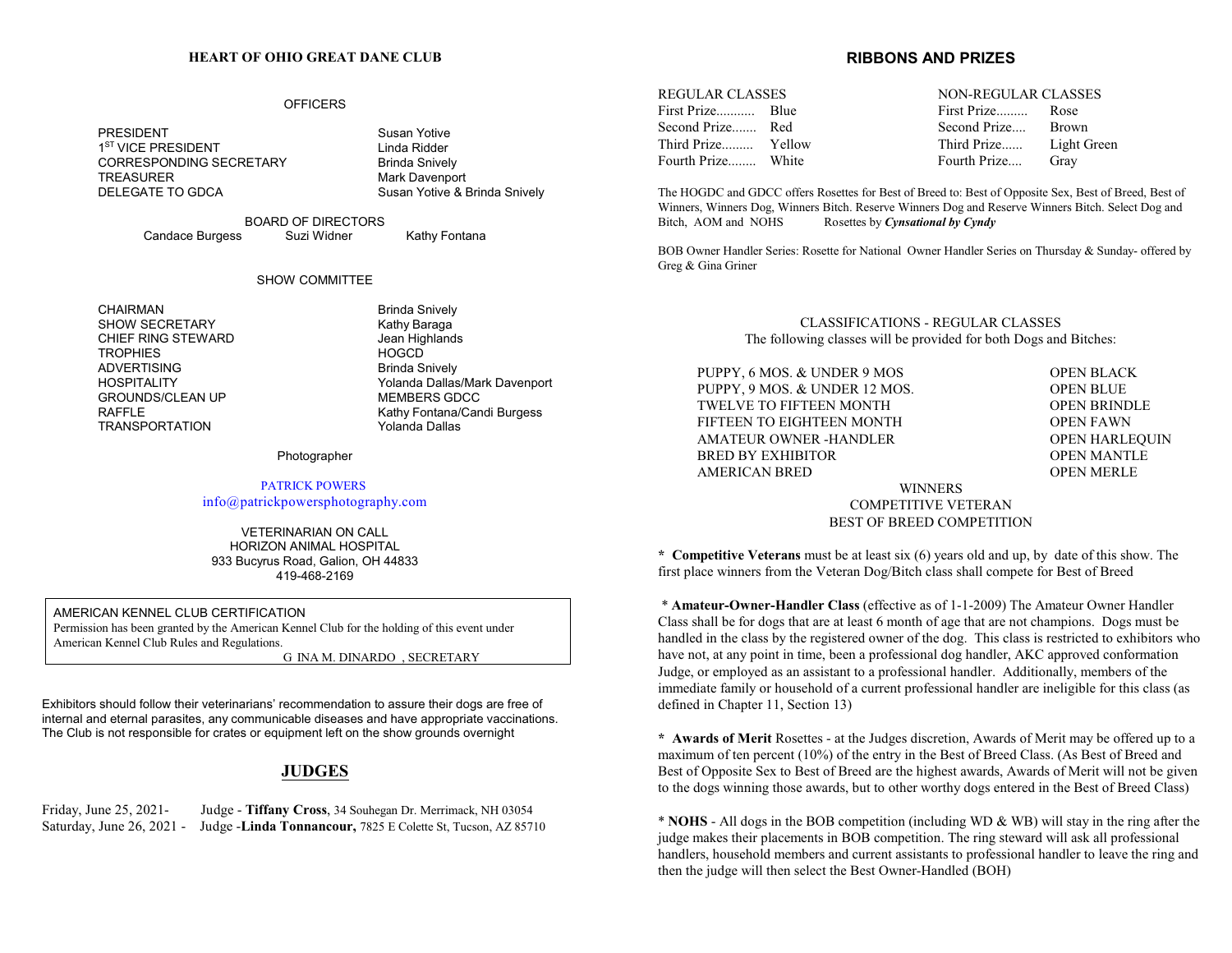### **BREED PRIZES:**

### **THURSDAY\*\* JUNE 23, 2022** \*\* **GREAT DANE CLUB OF CLEVELAND**

**4 to 6 Month Beginner Puppy -**Rosette by Cynsational by Cyndy Best of Breed - Rosette by Cynsational by Cyndy and prize Best of Winners -Rosette by Cynsational by Cyndy and prize Best of Opposite Sex -Rosette by Cynsational by Cyndy and prize Select Dog/Bitch - Rosette by Cynsational by Cyndy Award of Merit - Best of Breed - Rosette by Cynsational by Cyndy and prize NOHS - Rosette by Cynsational by Cyndy Winners Dog/Bitch -. Rosette by Cynsational by Cyndy and prize Reserve Winners Dog/ Bitch - Rosette by Cynsational by Cyndy Best in Sweepstake - Rosette by Cynsational by Cyndy and prize Best Puppy in Sweepstakes -Rosette by Cynsational by Cyndy and prize Best Junior in Sweepstakes - Rosette by Cynsational by Cyndy and prize 1 st Place in Sweepstakes Class - Dog Toy

### **FRIDAY-\*\* JUNE 24,2022** \*\* **HEART OF OHIO GREAT DANE CLUB**

Best of Breed - Etched Dane Item &Rosette by Cynsational by Cyndy Best of Winners - Etched Dane Item &Rosette by Cynsational by Cyndy Best of Opposite - Etched Dane Item &Rosette by Cynsational by Cyndy Select Dog/Bitch - Etched Dane Item &Rosette by Cynsational by Cyndy Winners Dog/Bitch - Etched Dane Item &Rosette by Cynsational by Cyndy Reserve Winners Dog & Bitch - Etched Dane Item &Rosette by Cynsational by Cyndy Award of Merit - Etched Dane Item &Rosette by Cynsational by Cyndy Best in Sweepstake - Etched Dane Item &Rosette by Cynsational by Cyndy Best Puppy/Junior in Sweepstakes - Etched Dane Item &Rosette by Cynsational by Cyndy NOHS - Etched Dane Item &Rosette by Cynsational by Cyndy

### **SATURDAY \*\*- JUNE 25, 2022 \*\* HEART OF OHIO GREAT DANE CLUB**

**4 to 6 Month Beginner Puppy -**Rosette by Cynsational by Cyndy Best of Breed -Etched Dane Item &Rosette by Cynsational by Cyndy Best of Winners - Etched Dane Item &Rosette by Cynsational by Cyndy Best of Opposite - Etched Dane Item &Rosette by Cynsational by Cyndy Select Dog/Bitch -Etched Dane Item &Rosette by Cynsational by Cyndy Winners Dog/Bitch - Etched Dane Item &Rosette by Cynsational by Cyndy Reserve Winners Dog & Bitch - Etched Dane Item &Rosette by Cynsational by Cyndy Award of Merit - Etched Dane Item &Rosette by Cynsational by Cyndy Best in Sweepstake - Etched Dane Item &Rosette by Cynsational by Cyndy Best Puppy/Junior in Sweepstakes -Etched Dane Item &Rosette by Cynsational by Cyndy NOHS - Etched Dane Item &Rosette by Cynsational by Cyndy

### **SUNDAY \*\* JUNE 26, 2022 \***\* **GREAT DANE CLUB OF CLEVELAND**

Best of Breed - Rosette by Cynsational by Cyndy and prize Best of Winners -Rosette by Cynsational by Cyndy and prize Best of Opposite Sex -Rosette by Cynsational by Cyndy and prize Select Dog/Bitch - Rosette by Cynsational by Cyndy Award of Merit - Best of Breed - Rosette by Cynsational by Cyndy and prize NOHS - Rosette by Cynsational by Cyndy Winners Dog/Bitch -. Rosette by Cynsational by Cyndy and prize Reserve Winners Dog/ Bitch - Rosette by Cynsational by Cyndy

The HOGDC and GDCC reserve the right to substitute prize/trophy for one of equal value.

**Thursday, June 23 ,2022** Judge: Valerie Metcalf, Tempe AZ

**Friday, June 24, 2022** Judge: Wendy Cox, New Castle PA

**Saturday, June 25, 2022** Judge: Mandy Shepherd, Maryland

No Sweepstakes Sunday

The Sweepstakes is open to all Great Danes who on the day of the show, will be (6) months and under (18) months of age. The entry fee is \$20.00 for each entrant and entries shall be made at the same time and on the same entry form as for Regular Classes. Indicate in the space "Additional Classes" your entry for Sweepstakes. All dogs entered in sweepstakes MUST also be entered in a Regular Class and at the Regular fee. No Champions of Records may show in Sweepstakes. Dogs entered in Sweepstakes may be shown by anyone in good standing with the AKC. JUDGING OF SWEEPSTAKES SHALL BE HELD PRIOR TO THE JUDGING OF THE REGULAR CLASSES

### **SWEEPSTAKES CLASSES**:

Puppy, 6 months and under 9 months Puppy, 9 months and under 12 months Junior, 12 months and under 15 months Junior, 15 months and under 18 months BEST PUPPY BEST JUNIOR BEST IN SWEEPSTAKES

Cash Prizes to be awarded as follows:

| 40% of all entry fee |
|----------------------|
| 30% of all entry fee |
| 20% of all entry fee |
| 10% of all entry fee |
|                      |

The HOGDC and GDCC offers Rosettes for: Best Puppy in Sweepstakes Best Junior in Sweepstakes Best in Sweepstakes

### **4 TO 6 MONTH BEGINNER PUPPY CONFIRMATION** -**Thursday & Saturday ONLY**

The Four-to-Six Month Puppy competition shall be for dogs that are four months of age and over but under six months on the day of the event. Class is not divided by sex

Professional handlers, members of their household, and the current assistants of professional handlers are not allowed to handle dogs in this competition. Dogs that are owned or co-owned by a professional handler may compete in this competition, but are subject to the handling restrictions described in the previous sentence. Professional handlers are defined as any person who belongs or has belonged to a professional handlers' organization, distributed rate cards, or otherwise advertised or represented themselves as handling dogs for pay within the last five years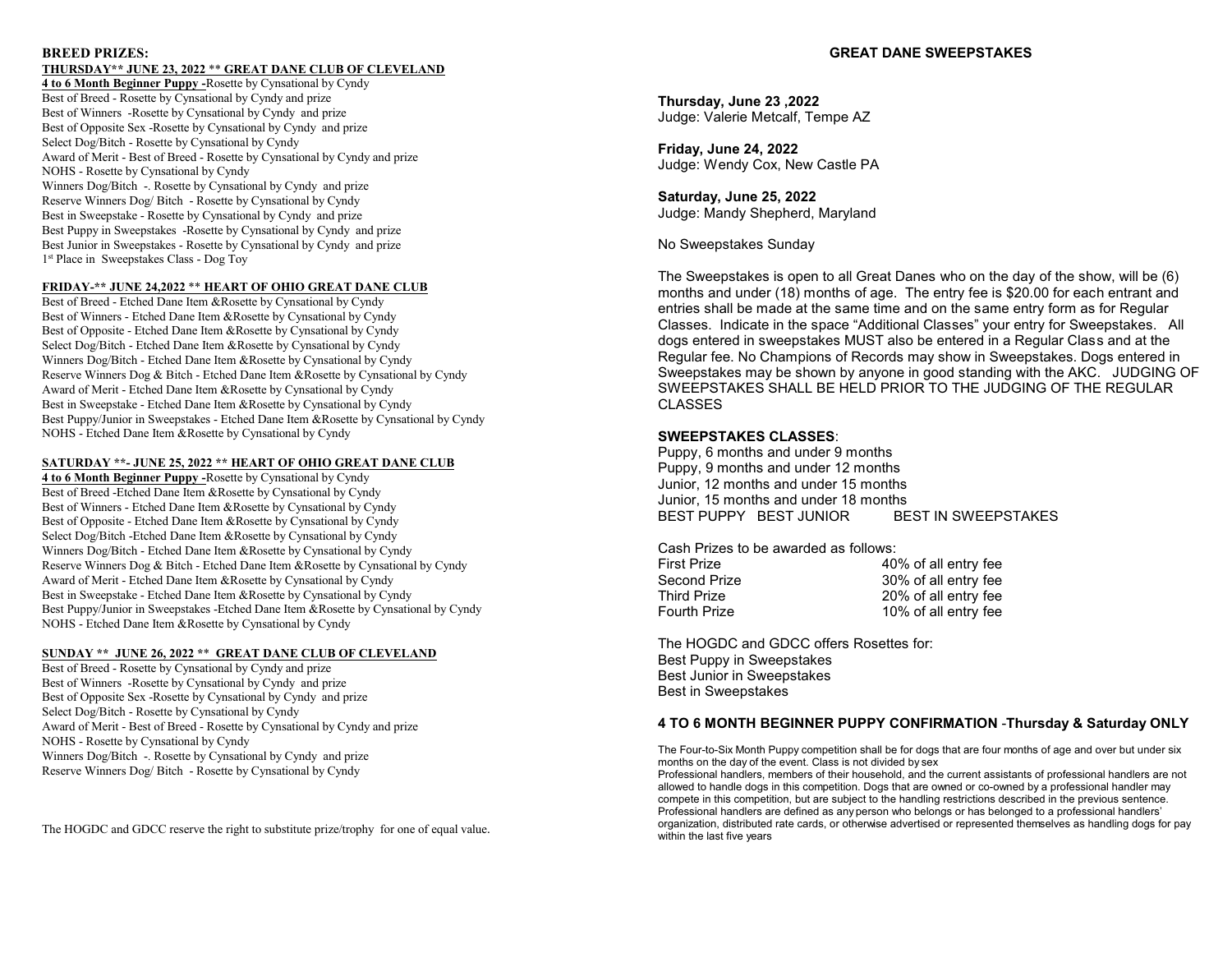### **ENTRY FEES**: EACH DAY/SHOW

| <b>First Class Entry</b>           |
|------------------------------------|
| Bred By Exhibitor, Puppy Classes   |
| $(6-9 & 9-12 \text{ mos})$         |
| Second Entry & Sweepstakes Classes |
| Stud Dog & Brood Bitch             |
| 4-6 Beginner Puppy                 |

### **FEE PAYABLE TO : KATHY BARAGA/ SHOW SECRETARY PayPal email to kbaraga@live.com** . **NO CREDIT CARDS UNLESS USING AN ENTRY SERVICE SUCH AS: ENTRIES ON TIME, SHOW TIME ENTRY SERVICE, BIS ENTRY SERVICE**

### LODGING:

### **Motels (Please check to see that they Accept Dogs**)

**LaQuinta**, 120 Stander Ave. 419-774-0005 (dogs okay, no deposit required) **Willard County Inn**, Willard, OH 419-933-2441(dogs okay, \$5.00 each dog NR) **Motel 6,** 555 N. Trimble Rd., 419-529-2100 (dogs okay , Limit 1, no deposit) **Super 8 Motel** I-71 & Interstate 419-756-8875 (dogs okay, \$10.00 per day non-refundable deposit) **Quality Inn** ,500 N. Trimble Rd. Mansfield, OH 419-529-1000 (dogs limit 2-\$20. per stay -nonrefundable.

**Motel 6,** Milan , OH 419-499-8001 (dogs okay, no deposit)

**Comfort Inn North**, Mansfield, OH 419-529-1000 (dogs okay, \$50.00 refundable deposit. **Econo Lodge**, Norwalk Ohio 419-668-5656 (limit 2 dogs, \$10.00 per day per dog) **KOA/ WagonWheel Campground** 888-562-5607 Reservations for Motorhomes Extra large pull

thru sites with easy access to show grounds.

### **ROUTES TO THE SHOW**.

www.wagonwheelcampground.com or call the site 888-562-5607- They will Get You There! **From Cleveland**: I-71 South, west on US 224 about 40 miles to New Haven; left(south) on SR 598 about 6 miles; right on SR 98 (Woody Ridge Golf Course on corner) about 1.5 miles; right (north) on Baker 47 (2<sup>nd</sup> crossroad); 1.5 miles to Shelby KOA /Wagon Wheel on right. **From Columbus**: I-71 North to Exit 140, north on SR 61, go through Mt. Gilead and into Galion, at the 1<sup>st</sup> stop light in Galion you will go straight on SR 598, go about 10 miles, cross SR 39, Left at Baker 47 (1<sup>st</sup>) crossroad after you cross SR 39, cross SR98 go 1.5 miles to Wagon Wheel on your right. **From West**: US 224 to SR 103, turn right (south); after you cross railroad tracks continue on SR 103 about 1.5 mils; SR 103 will turn right, go straight ahead, to Wagon Wheel on left about 1 mile **From East**: US 224 to New Haven and follow directions from Cleveland

### \*NO XPENS OR CRATES RINGSIDE\* NO EXCEPTIONS!\*

The Clubs reserve the right to move your tent if in an inappropriate area

### **DOGS MUST BE EXERCISED IN THE DESIGNATED AREAS!**! ALL EXHIBITORS ARE RESPONSIBLE FOR CLEANING UP AFTER THEIR OWN DOG(S**) IN DESIGNATED AREAS ONLY!! THIS WILL BE STRICTLY ENFORCED.**

THE CAMPGROUNDS DOES HAVE A CAFÉ WHERE YOU CAN GET BREAKFAST & LUNCH THE CLUBS DO NOT PROVIDE LUNCH THROUGH THE CAMPGROUNDS NOR DECIDES ITS MENU

### **NOTICE TO EXHIBITORS**

**KOA/ WagonWheel Campground** 888-562-5607 Reservations for Motorhomes Extra large pull

thru sites with easy access to show grounds.

**Mall All Entries with Fees to KATHY BARAGA, SHOW SECRETARY, 1256 NESBITT ROAD, SAGAMORE HILLS, OH 44067.** Entries received without fees will not be accepted. Acknowledgment of entries will be made as soon as practical. Should such acknowledgment not be received by the exhibitor within a reasonable time, please notify the Show Secretary's office.

**CANADIAN** exhibitors must make fees payable in U.S. FUNDS. Please mail checks or money orders with entries. The Show Secretary assumes no responsibility for cash sent through the mail. **A \$3.00 AKC Event Service Fee and a Recording Fee of 50**Ë will be required for each dog entered at any Licensed or Member Club Show. These Event Service and Recording Fees are to be collected by the Show-giving Club and paid to the American Kennel Club. If a dog is entered in more than one class in the show, these Fees are to be collected on the first entry only (American Kennel Club Rule, Chapter 11, Section 2).

**No Entry** shall be made and no entry shall be accepted which specifies any conditions as to its acceptance. **Entry Fees** shall not be refunded in the event that a dog is absent, disqualified, excused by Veterinarian or Judge, or barred from competition by action of the event's Show Committee. If because of riots, wars, strikes, civil disturbances, national or state emergencies, and the dictates of law enforcement or of the owner(s) of the grounds and/or facilities or other acts beyond the control of the management, it is impossible to open or to complete the show, no refund of entry fee will be made. The well-being of dogs, exhibitors and spectators is of paramount importance and, in the event it is necessary to cancel or stop the show before completion, due to extreme weather conditions, such as, but not limited to, snow storms, hurricanes, lightning, extreme heat, heavy rains, or other circumstances including, but not limited to, the condition of the facilities or grounds and/or the ingress and egress from the grounds, no refund of entry fee will be made.

**Post Dated Checks and Returned Checks** do not constitute a valid entry fee. The Show Secretary will add a \$25 collection fee to the amount of each returned check. Subsequent returned checks from the same exhibitors may result in their being put on a **CASH ONLY** basis. **No Refund for Duplicate Entries**. Every effort to find all duplicate entries will be made; however, if entry has been processed, no refund will be made. **Errors on Entry Blanks**. Owners are responsible for errors in making out entry forms, whoever may make such errors, and no entry fee will be refunded in event of such errors or cancellation of entries after the published closing date.

**Dogs May Arrive** any time prior to their scheduled time of judging. Dogs not required for further judging will be excused. Judges Will Not Wait for Any Dog Holding Up a Class. Owners or agents are responsible for the presence of their dogs in the ring when their classes are called to be judged. All Dogs Present must be held on leash or confined to their crates, except when being judged or when in the exercising ring. The Members and Show Committee of this Club will use due care and diligence for the welfare of dogs and exhibitors, but will not be responsible for, nor assume any liability in the event of an accident or misfortune to either dogs or exhibitors participating in these shows.

**Class Cash Prizes** will be paid in the ring to the person showing the dog. Claims for prize money must be made in the ring before the judging of that breed is over, and the Show Secretary's Office advised at once. The show-giving Club disclaims any liability for cash prizes after breed judging is over.

### **THIS CLUB DOES NOT AGREE TO ARBITRATE CLAIMS AS SET FORTH ON THE OFFICIAL AKC ENTRY FORM FOR THESE EVENTS.**

CATALOG ADVERTISING FULL PAGE \$35.00 HALF PAGE \$20.00 QUARTER PAGE \$10.00 Add \$5.00 per photo HANDLER BREEDER DIRECTORY \$5.00 PER LISTING ADVERTISING PAYMENTS ARE TO BE RETURNED TO : KATHY BARAGA, 1256 NESBITT ROAD, SAGAMORE HILLS, OH 44087 330-467-2759

> Deadline for all advertisement is June 8, 2022 All advertisement must be print ready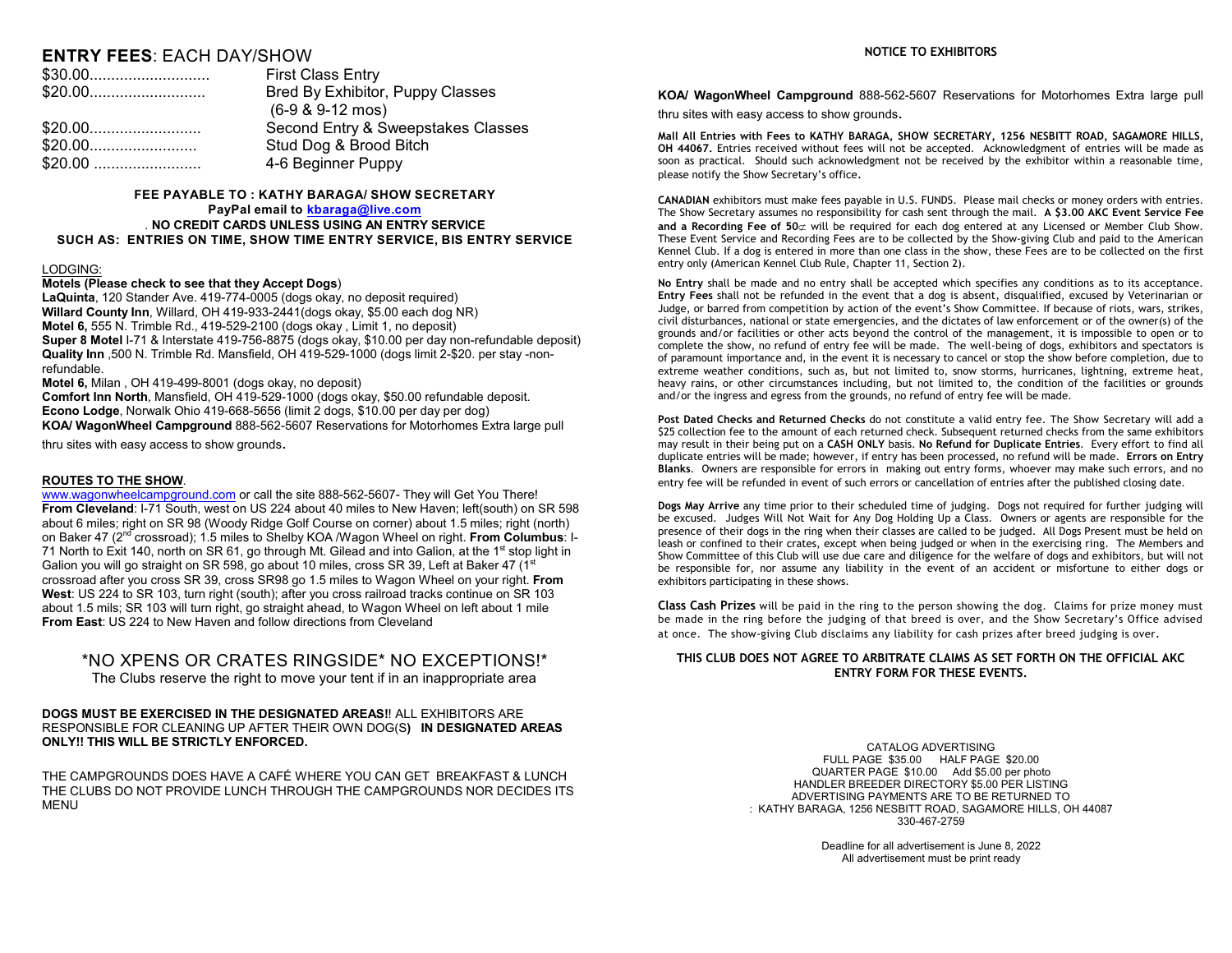# ANNUAL

## SPECIAL EVENTS OPEN TO THE PUBLIC AND CAMPGROUND PATRONS

### **New Exhibitor Briefing** *Friday & Saturday*

Meet at the Superintendent's table at 10:00 a.m., where a HOGDC club member will help new exhibitors understand the dog show and feel more comfortable with the sport.

**Dog Show Tours** *Friday, Saturday, &Sunday*

Meet at the campground office at 9:00 a.m. and a member of the club will take you to the dog show, explain the process, and answer questions. The Heart of Ohio Great Dane Club is sponsoring Friday & Saturday; Sunday is sponsored by the Great Dane Club of Cleveland.

**Meet the Breed** *Saturday and Sunday*

Heart of Ohio Great Dane Club (Saturday) and The Great Dane Club of Cleveland and club(Sunday) are sponsoring this opportunity to get up close and learn about the Gentle Giants, care, nutrition, and training. Immediately following the Dog Show Tour.

### **Saturday RAFFLES BY BOTH CLUBS**

If you purchase a Catalog at show you will receive an Ohio Basket raffle ticket. Catalog Raffle/ winner announced before Breed Sunday

# TAIL GATE PARTY FRIDAY EVENING Great Dane Club of Cleveland

&

Heart of Ohio Great Dane Club will additionally provide for exhibitors

Goodies to Eat and Drink POSSIBLE CORN HOLE AND MUSICAL CHAIR COMPETITION FURTHER INFORMATION WILL BE GIVEN RINGSIDE LIKE WHERE?? & WHEN??

See Kathy Baraga a.k.a. Info & Stuff Central Ringside